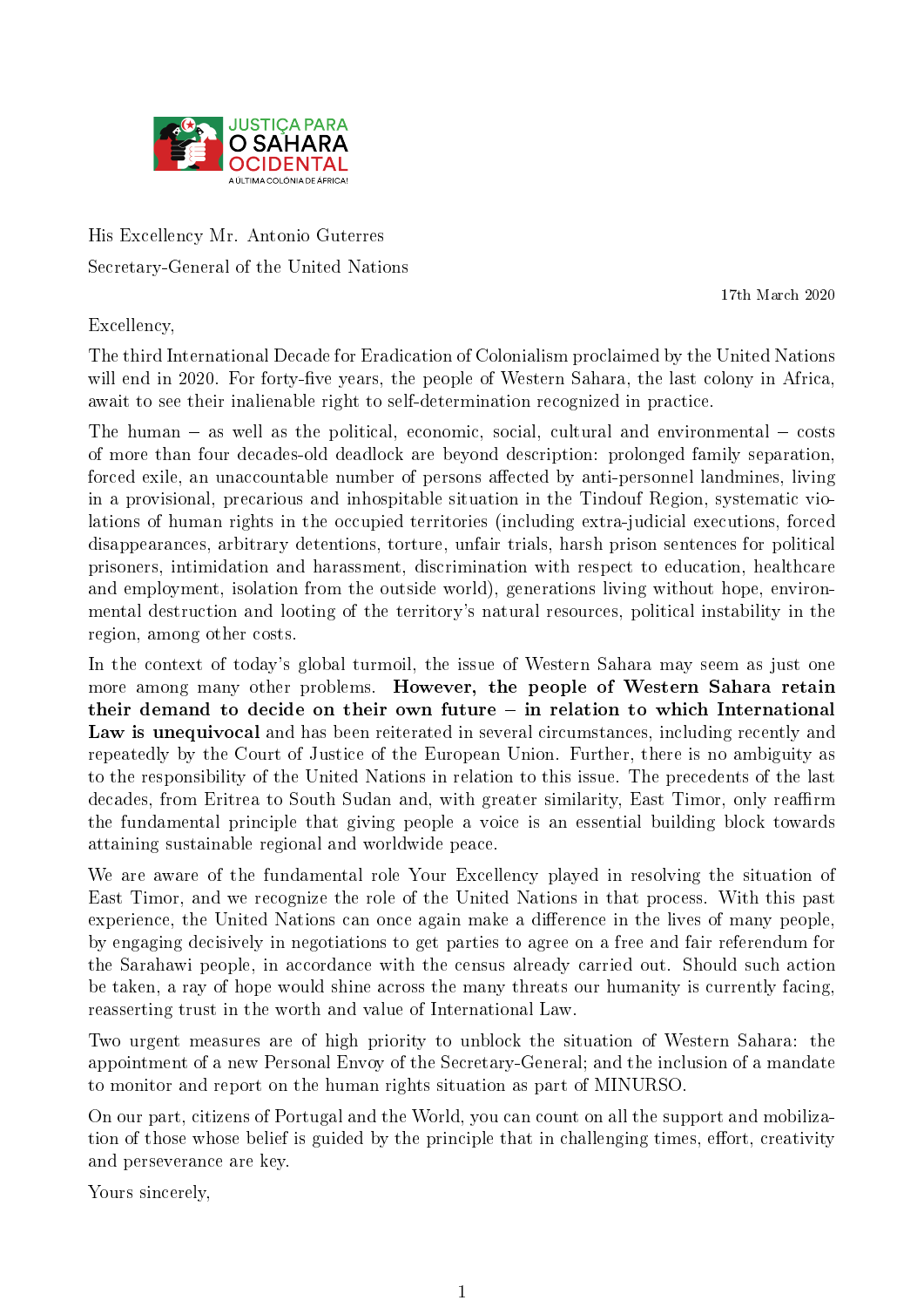| Adelino Gomes              | Journalist                                               |
|----------------------------|----------------------------------------------------------|
| Alfredo Caldeira           | Legal expert                                             |
| Alice Vieira               | Writer                                                   |
| Ana Gomes                  | Diplomate                                                |
| Ana Nave                   | Actress                                                  |
| André Freire               | University professor                                     |
| António Costa Santos       | Journalist                                               |
| António Delgado Fonseca    | Armed Forces Movement (MFA) official                     |
| António Garcia Pereira     | Lawyer                                                   |
| António Mota Redol         | Engineer                                                 |
| António de Sousa Dias      | Composer                                                 |
| Arménio Carlos             | Union leader                                             |
| Bebiana Cunha              | Psychologist and member of Parliament                    |
| Boaventura Sousa Santos    | University professor                                     |
| Carlos Mendes              | Singer-songwriter                                        |
| Diana Andringa             | Journalist                                               |
| Eduardo Paz Ferreira       | University professor                                     |
| Emílio Rui Vilar           | Manager                                                  |
| Eduardo Souto Moura        | Architect                                                |
| Fernando Nobre             | Physician                                                |
| Francisco Fanhais          | Singer                                                   |
| Francisco Louçã            | University professor                                     |
| Francisco Teixeira da Mota | Lawyer                                                   |
| Helena Roseta              | Architect                                                |
| Joana Manuel               | Actress                                                  |
| João Ferrão                | University professor                                     |
| João Ferreira              | Member of the European Parliament                        |
| Jorge Silva Melo           | Stage director                                           |
| José Boavida               | Physician                                                |
| José Gusmão                | Economist and member of the European Parliament          |
| José Manuel Pureza         | University professor and member of Parliament            |
| José Reis                  | University professor                                     |
| José Vítor Malheiros       | Consultant and university professor                      |
| Lídia Jorge                | Writer                                                   |
| Lúcia Gomes                | Lawyer                                                   |
| Luís Cardoso de Noronha    | Writer                                                   |
| Luís Manuel Farinha        | Director of the Museum «Aljube – Resistance and Freedom» |
| Luís Moita                 | University professor                                     |
| Luís Varatojo              | Musicien                                                 |
| Luísa Ortigoso             | Actress and stage director                               |
| Mamadou Ba                 | Leader of NGO «S.O.S. Racismo»                           |
| Manuel Carvalho da Silva   | Sociologist, coordinating researcher                     |
| Manuel Martins Guerreiro   | Armed Forces Movement (MFA) official                     |
| Maria Antónia Mendes       | Musician and author                                      |